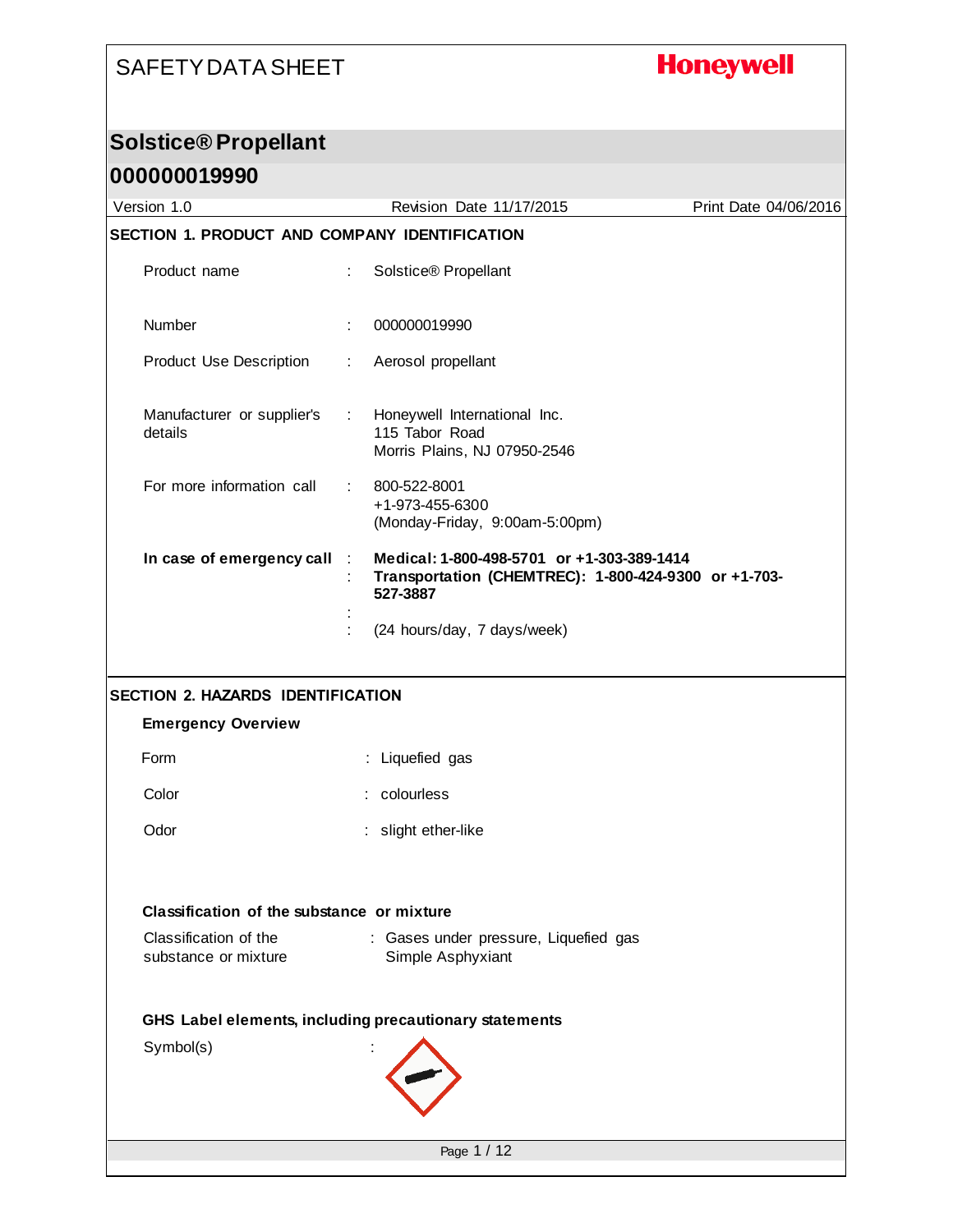# **Honeywell**

# **Solstice® Propellant**

| 000000019990                                     |                                                                                                           |                       |
|--------------------------------------------------|-----------------------------------------------------------------------------------------------------------|-----------------------|
| Version 1.0                                      | <b>Revision Date 11/17/2015</b>                                                                           | Print Date 04/06/2016 |
| Signal word                                      | : Warning                                                                                                 |                       |
| Hazard statements                                | : Contains gas under pressure; may explode if heated.<br>May displace oxygen and cause rapid suffocation. |                       |
| Precautionary statements                         | $\therefore$ Prevention:<br>Use personal protective equipment as required.                                |                       |
|                                                  | Storage:<br>Protect from sunlight. Store in a well-ventilated place.                                      |                       |
| Carcinogenicity                                  |                                                                                                           |                       |
| or anticipated carcinogen by NTP, IARC, or OSHA. | No component of this product present at levels greater than or equal to 0.1% is identified as a known     |                       |

#### **SECTION 3. COMPOSITION/INFORMATION ON INGREDIENTS**

| Chemical nature                      | : Substance                                                                                                                                                                                                                                                                               |            |               |
|--------------------------------------|-------------------------------------------------------------------------------------------------------------------------------------------------------------------------------------------------------------------------------------------------------------------------------------------|------------|---------------|
| <b>Chemical Name</b>                 |                                                                                                                                                                                                                                                                                           | CAS-No.    | Concentration |
| trans-1,3,3,3-Tetrafluoroprop-1-ene  |                                                                                                                                                                                                                                                                                           | 29118-24-9 | 100.00 %      |
| <b>SECTION 4. FIRST AID MEASURES</b> |                                                                                                                                                                                                                                                                                           |            |               |
| Inhalation                           | Remove to fresh air. If breathing is irregular or stopped,<br>administer artificial respiration. Use oxygen as required,<br>provided a qualified operator is present. Call a physician.                                                                                                   |            |               |
| Skin contact                         | Rapid evaporation of the liquid may cause frostbite. If there is<br>evidence of frostbite, bathe (do not rub) with lukewarm (not<br>hot) water. If water is not available, cover with a clean, soft<br>cloth or similar covering. Call a physician if irritation develops<br>or persists. |            |               |
| Eye contact<br>÷.                    | Rinse immediately with plenty of water, also under the eyelids,<br>for at least 15 minutes. In case of frostbite water should be<br>lukewarm, not hot. If symptoms persist, call a physician.                                                                                             |            |               |
| Ingestion                            | Unlikely route of exposure. As this product is a gas, refer to the<br>inhalation section. Do not induce vomiting without medical<br>advice. Call a physician immediately.                                                                                                                 |            |               |
|                                      | Page 2 / 12                                                                                                                                                                                                                                                                               |            |               |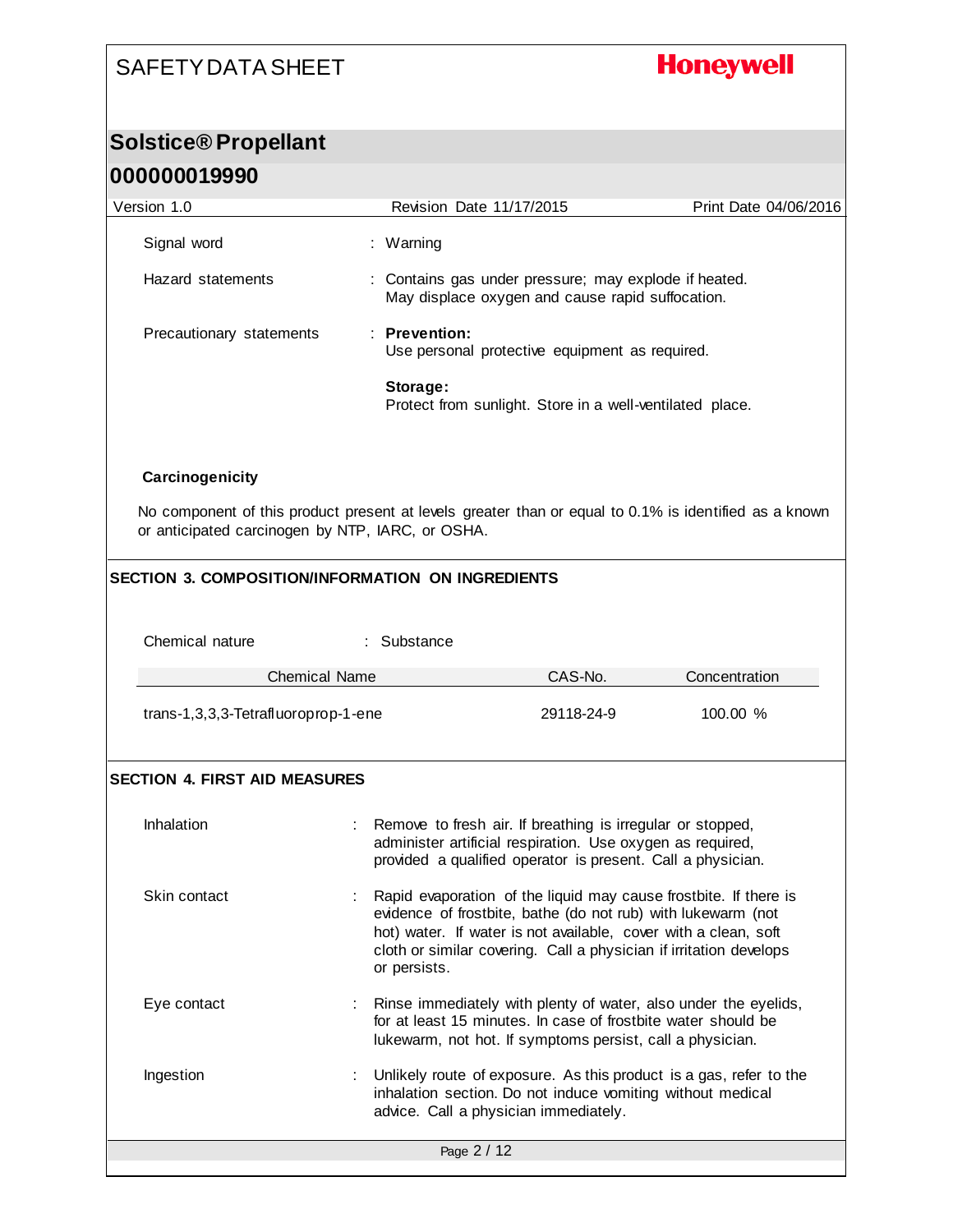# **Honeywell**

## **Solstice® Propellant**

| 000000019990                                     |                                                                                                                                                                                                                                                                                                                                                                                                                                                                                                                                                                                                                                                         |                       |
|--------------------------------------------------|---------------------------------------------------------------------------------------------------------------------------------------------------------------------------------------------------------------------------------------------------------------------------------------------------------------------------------------------------------------------------------------------------------------------------------------------------------------------------------------------------------------------------------------------------------------------------------------------------------------------------------------------------------|-----------------------|
| Version 1.0                                      | Revision Date 11/17/2015                                                                                                                                                                                                                                                                                                                                                                                                                                                                                                                                                                                                                                | Print Date 04/06/2016 |
| Notes to physician                               |                                                                                                                                                                                                                                                                                                                                                                                                                                                                                                                                                                                                                                                         |                       |
| Treatment                                        | Treat frost-bitten areas as needed.                                                                                                                                                                                                                                                                                                                                                                                                                                                                                                                                                                                                                     |                       |
| <b>SECTION 5. FIREFIGHTING MEASURES</b>          |                                                                                                                                                                                                                                                                                                                                                                                                                                                                                                                                                                                                                                                         |                       |
| Suitable extinguishing media                     | : Use extinguishing measures that are appropriate to local<br>circumstances and the surrounding environment.<br>Water mist<br>Dry powder<br>Foam<br>Carbon dioxide (CO2)                                                                                                                                                                                                                                                                                                                                                                                                                                                                                |                       |
| Specific hazards during<br>firefighting          | : Contents under pressure.<br>Heating will cause pressure rise with risk of bursting<br>Cool closed containers exposed to fire with water spray.<br>Product is not combustible under normal conditions.<br>However, this material can ignite when mixed with air under<br>pressure and exposed to strong ignition sources.<br>Do not allow run-off from fire fighting to enter drains or water<br>courses.<br>Vapours are heavier than air and can cause suffocation by<br>reducing oxygen available for breathing.<br>Some risk may be expected of corrosive and toxic<br>decomposition products.<br>Fire may cause evolution of:<br>Hydrogen fluoride |                       |
| Special protective equipment<br>for firefighters | In the event of fire and/or explosion do not breathe fumes.<br>÷<br>Wear self-contained breathing apparatus and protective suit.<br>No unprotected exposed skin areas.<br>Exposure to decomposition products may be a hazard to<br>health.                                                                                                                                                                                                                                                                                                                                                                                                              |                       |

#### **SECTION 6. ACCIDENTAL RELEASE MEASURES**

| Personal precautions | Immediately evacuate personnel to safe areas.<br>Keep people away from and upwind of spill/leak.<br>Wear personal protective equipment. Unprotected persons<br>must be kept away.<br>Remove all sources of ignition.<br>Avoid skin contact with leaking liquid (danger of frostbite).<br>Ventilate the area.<br>After release, disperses into the air.<br>Vapours are heavier than air and can cause suffocation by |  |
|----------------------|---------------------------------------------------------------------------------------------------------------------------------------------------------------------------------------------------------------------------------------------------------------------------------------------------------------------------------------------------------------------------------------------------------------------|--|
|                      | Page 3 / 12                                                                                                                                                                                                                                                                                                                                                                                                         |  |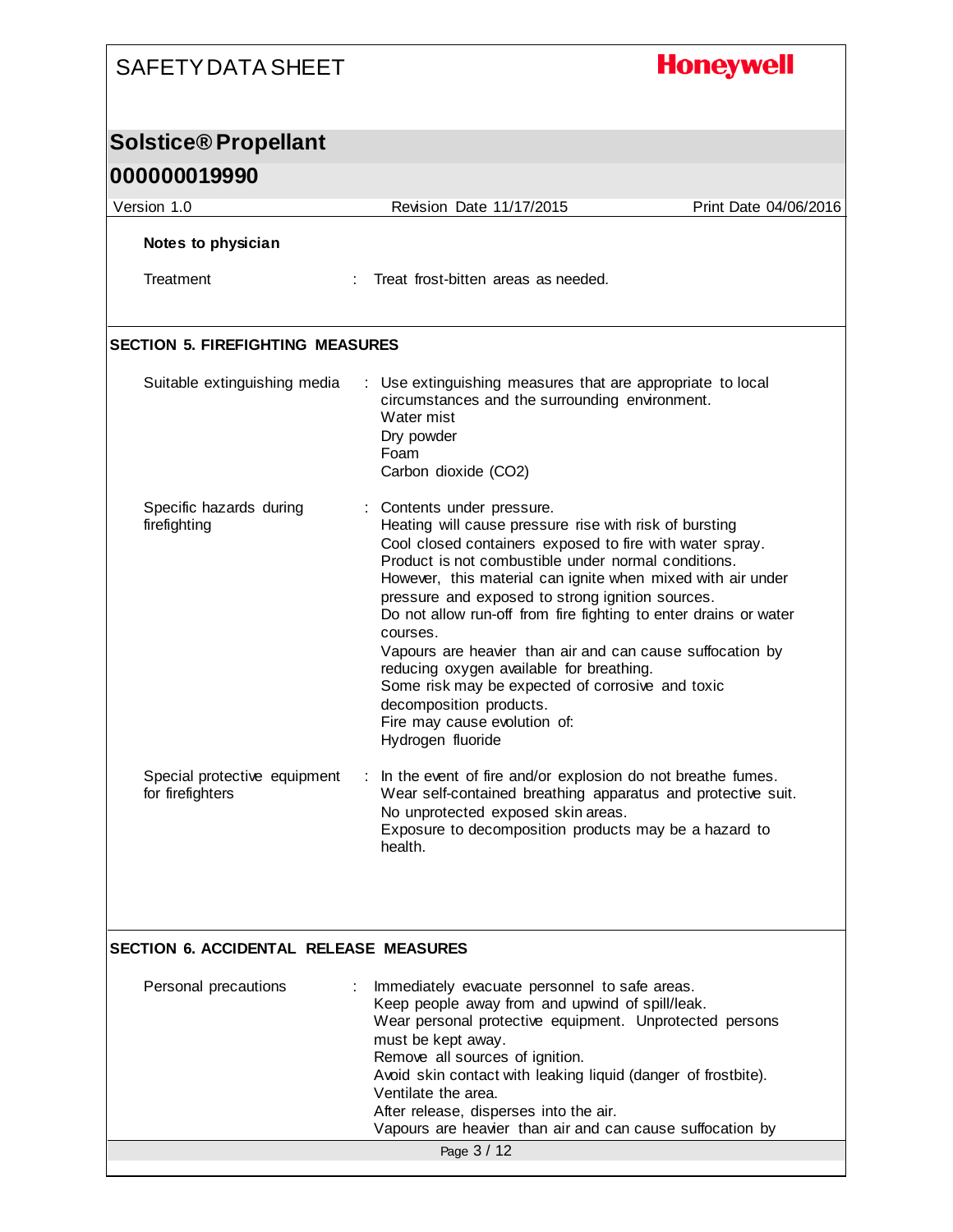# **Honeywell**

#### **Solstice® Propellant**

| 000000019990                                       |                                                                                                                                                                                                                                                                                                                                                                                                                                                                                                                                                                                                                                                                                                                               |
|----------------------------------------------------|-------------------------------------------------------------------------------------------------------------------------------------------------------------------------------------------------------------------------------------------------------------------------------------------------------------------------------------------------------------------------------------------------------------------------------------------------------------------------------------------------------------------------------------------------------------------------------------------------------------------------------------------------------------------------------------------------------------------------------|
| Version 1.0                                        | Revision Date 11/17/2015<br>Print Date 04/06/2016                                                                                                                                                                                                                                                                                                                                                                                                                                                                                                                                                                                                                                                                             |
|                                                    | reducing oxygen available for breathing.<br>Avoid accumulation of vapours in low areas.<br>Unprotected personnel should not return until air has been<br>tested and determined safe.                                                                                                                                                                                                                                                                                                                                                                                                                                                                                                                                          |
| Environmental precautions                          | Prevent further leakage or spillage if safe to do so.<br>The product evapourates readily.<br>Prevent spreading over a wide area (e.g. by containment or oil<br>barriers).                                                                                                                                                                                                                                                                                                                                                                                                                                                                                                                                                     |
| Methods for cleaning up                            | Do not direct water spray at the point of leakage.<br>÷<br>Allow to evaporate.                                                                                                                                                                                                                                                                                                                                                                                                                                                                                                                                                                                                                                                |
| <b>SECTION 7. HANDLING AND STORAGE</b>             |                                                                                                                                                                                                                                                                                                                                                                                                                                                                                                                                                                                                                                                                                                                               |
| <b>Handling</b>                                    |                                                                                                                                                                                                                                                                                                                                                                                                                                                                                                                                                                                                                                                                                                                               |
| Handling                                           | Handle with care.<br>Avoid inhalation of vapour or mist.<br>Do not get in eyes, on skin, or on clothing.<br>Wear personal protective equipment.<br>Pressurized container. Protect from sunlight and do not expose<br>to temperatures exceeding 50 °C.<br>Follow all standard safety precautions for handling and use of<br>compressed gas cylinders.<br>Use authorized cylinders only.<br>Protect cylinders from physical damage.<br>Do not puncture or drop cylinders, expose them to open flame<br>or excessive heat.<br>Do not pierce or burn, even after use. Do not spray on a naked<br>flame or any incandescent material.<br>Do not remove screw cap until immediately ready for use.<br>Always replace cap after use. |
| Advice on protection<br>against fire and explosion | Do not spray on a naked flame or any incandescent material.<br>Keep away from direct sunlight.<br>Fire or intense heat may cause violent rupture of packages.<br>Vapours may form explosive mixtures with air.<br>The product is not easily combustible.                                                                                                                                                                                                                                                                                                                                                                                                                                                                      |
| <b>Storage</b>                                     |                                                                                                                                                                                                                                                                                                                                                                                                                                                                                                                                                                                                                                                                                                                               |
| Requirements for storage<br>areas and containers   | Keep containers tightly closed in a cool, well-ventilated place.<br>Keep away from direct sunlight.<br>Protect cylinders from physical damage.<br>Store away from incompatible substances.                                                                                                                                                                                                                                                                                                                                                                                                                                                                                                                                    |
| Further information on                             | Keep only in the original container at temperature not<br>Page 4 / 12                                                                                                                                                                                                                                                                                                                                                                                                                                                                                                                                                                                                                                                         |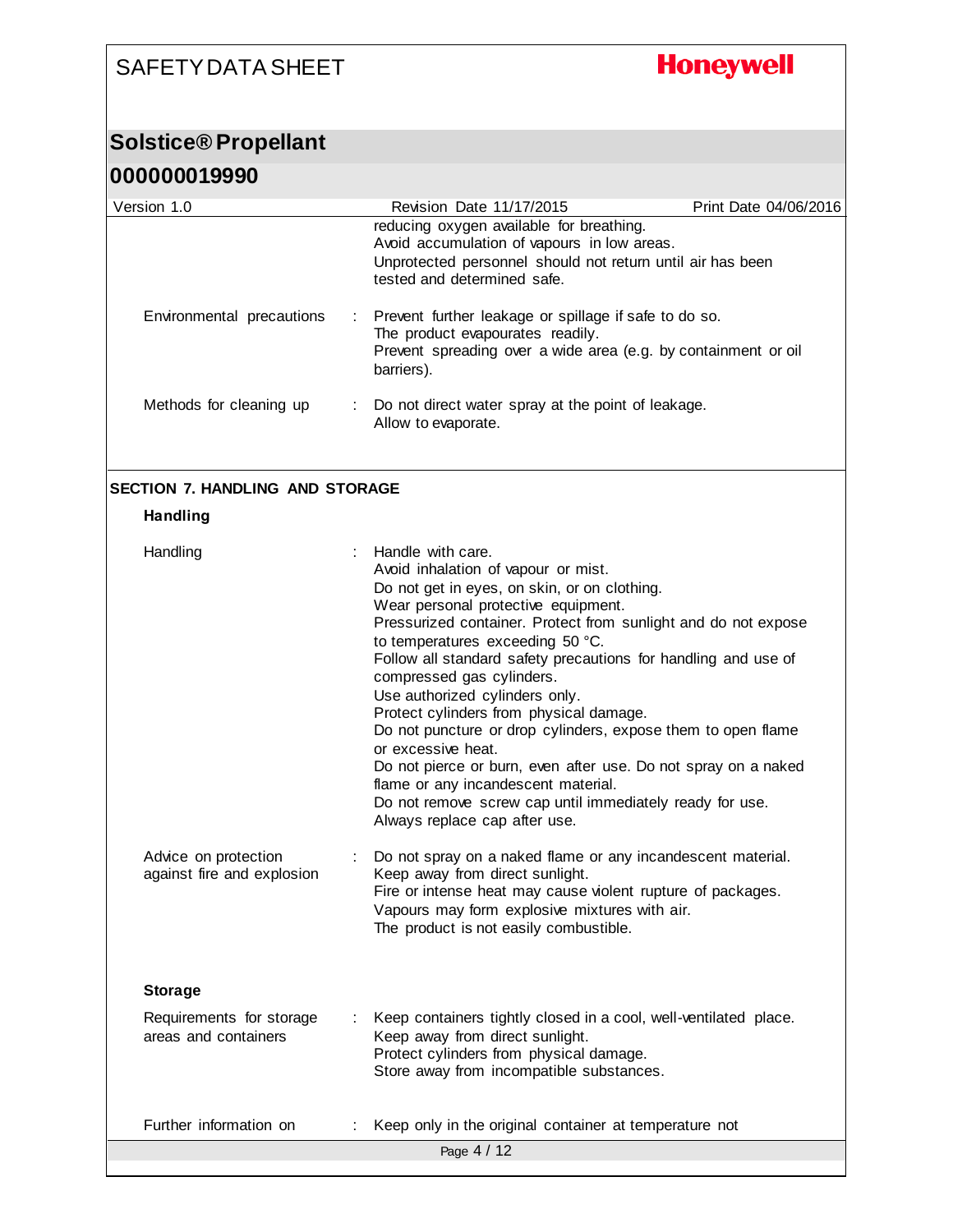# **Honeywell**

#### **Solstice® Propellant**

#### **000000019990**

| Version 1.0                                      | Revision Date 11/17/2015                                                                                                                                           | Print Date 04/06/2016 |
|--------------------------------------------------|--------------------------------------------------------------------------------------------------------------------------------------------------------------------|-----------------------|
| storage conditions                               | exceeding 50°C                                                                                                                                                     |                       |
| Advice on common storage                         | Do not store together with:<br>Oxidizing agents                                                                                                                    |                       |
| SECTION 8. EXPOSURE CONTROLS/PERSONAL PROTECTION |                                                                                                                                                                    |                       |
| Protective measures                              | Do not breathe vapour.<br>Avoid contact with skin, eyes and clothing.<br>Ensure that eyewash stations and safety showers are close to<br>the workstation location. |                       |
| Engineering measures                             | Local exhaust                                                                                                                                                      |                       |
| Eye protection                                   | Goggles                                                                                                                                                            |                       |
| Hand protection                                  | Protective gloves                                                                                                                                                  |                       |
| Skin and body protection                         | impervious clothing<br>Wear cold insulating gloves/ face shield/eye protection.                                                                                    |                       |
| Respiratory protection                           | In case of insufficient ventilation wear suitable respiratory<br>equipment.<br>Wear a positive-pressure supplied-air respirator.                                   |                       |
| Hygiene measures                                 | Avoid breathing vapours, mist or gas.<br>Keep working clothes separately.                                                                                          |                       |

#### **Exposure Guidelines**

| Components                                       | CAS-No.    | Value                                  | Control<br>parameters | Upda<br>te   | <b>Basis</b>                                                                         |
|--------------------------------------------------|------------|----------------------------------------|-----------------------|--------------|--------------------------------------------------------------------------------------|
| $trans-1, 3, 3, 3-$<br>Tetrafluoroprop-<br>1-ene | 29118-24-9 | $TWA$ :<br>Time<br>weighted<br>average | $(800$ ppm $)$        | 2012         | WEEL:US. OARS.<br><b>WEELs Workplace</b><br>Environmental<br>Exposure Level<br>Guide |
| $trans-1, 3, 3, 3-$<br>Tetrafluoroprop-<br>1-ene | 29118-24-9 | TWA :<br>Time<br>weighted<br>average   | $(800$ ppm $)$        | 31.03.<br>11 | Honeywell: Limit<br>established by<br>Honeywell<br>International Inc.                |
|                                                  |            |                                        |                       |              |                                                                                      |
| Page 5 / 12                                      |            |                                        |                       |              |                                                                                      |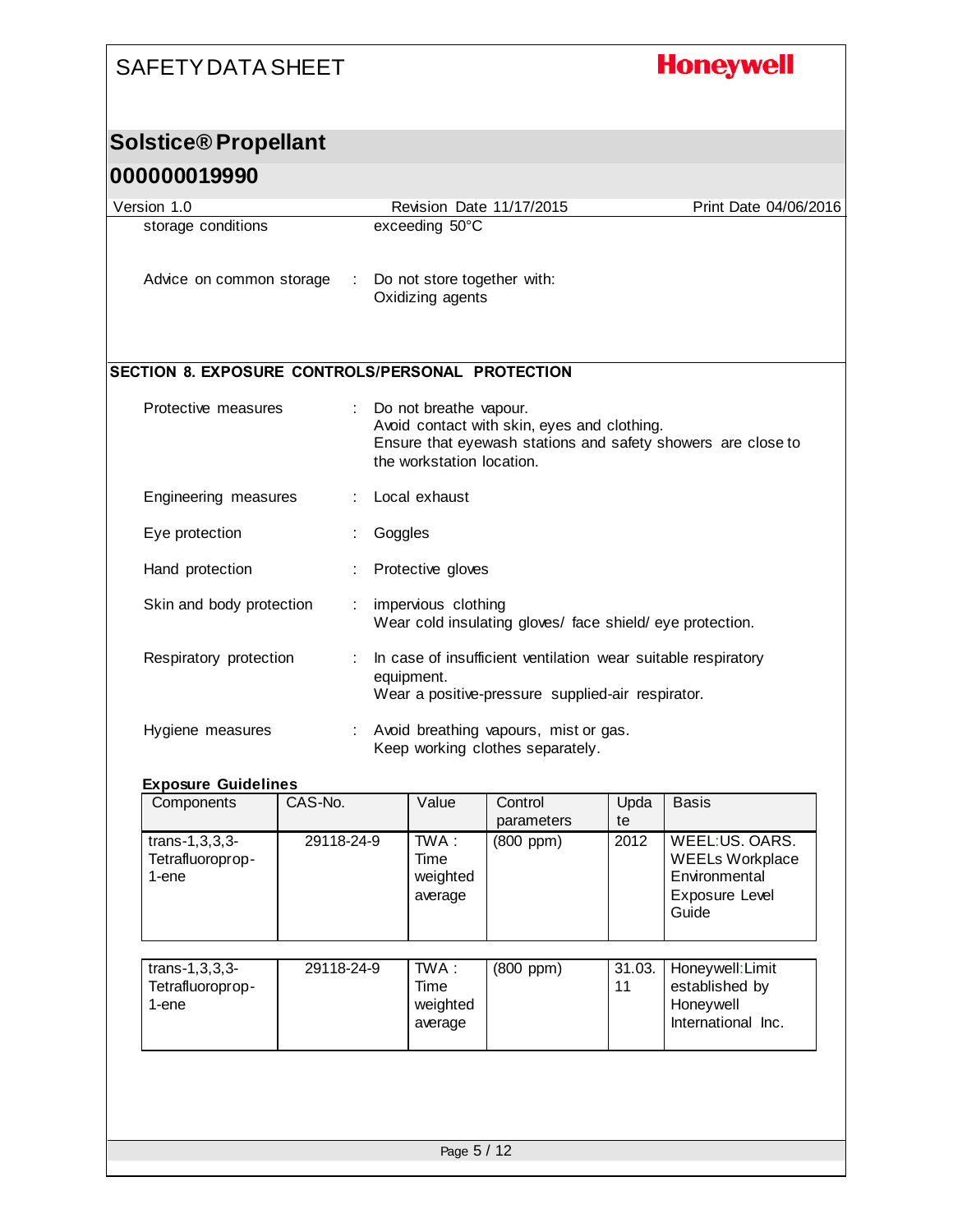# **Honeywell**

## **Solstice® Propellant**

| Version 1.0                                 | Revision Date 11/17/2015                                                                                                                   | Print Date 04/06/2016 |
|---------------------------------------------|--------------------------------------------------------------------------------------------------------------------------------------------|-----------------------|
| SECTION 9. PHYSICAL AND CHEMICAL PROPERTIES |                                                                                                                                            |                       |
| Physical state                              | : Liquefied gas                                                                                                                            |                       |
| Color                                       | : colourless                                                                                                                               |                       |
| Odor                                        | : slight ether-like                                                                                                                        |                       |
|                                             |                                                                                                                                            |                       |
| pH                                          | Note: neutral                                                                                                                              |                       |
| Boiling point/boiling range                 | $-19 °C$                                                                                                                                   |                       |
| Flash point                                 | : Note: does not flash                                                                                                                     |                       |
|                                             |                                                                                                                                            |                       |
| Lower explosion limit                       | : Note: No LEL and UEL was assigned at standard testing<br>conditions, 20°C., Exhibits flame limits at temperatures in<br>excess of 28° C. |                       |
| Upper explosion limit                       | : Note: No LEL and UEL was assigned at standard testing<br>conditions, 20°C., Exhibits flame limits at temperatures in<br>excess of 28° C. |                       |
| Vapor pressure                              | 4,192 hPa<br>at 20 °C(68 °F)<br>10,998 hPa<br>at 54.4 °C(129.9 °F)                                                                         |                       |
| Vapor density                               | 4 Note: $(Air = 1.0)$                                                                                                                      |                       |
| Density                                     | : 1.17 g/cm3 at 21.1 °C                                                                                                                    |                       |
| Water solubility                            | $0.373$ g/l                                                                                                                                |                       |
| Partition coefficient: n-<br>octanol/water  | : log Pow: 1.6                                                                                                                             |                       |
| Ignition temperature                        | : 368 °C<br>Method: Auto-ignition temperature                                                                                              |                       |
|                                             | Page 6 / 12                                                                                                                                |                       |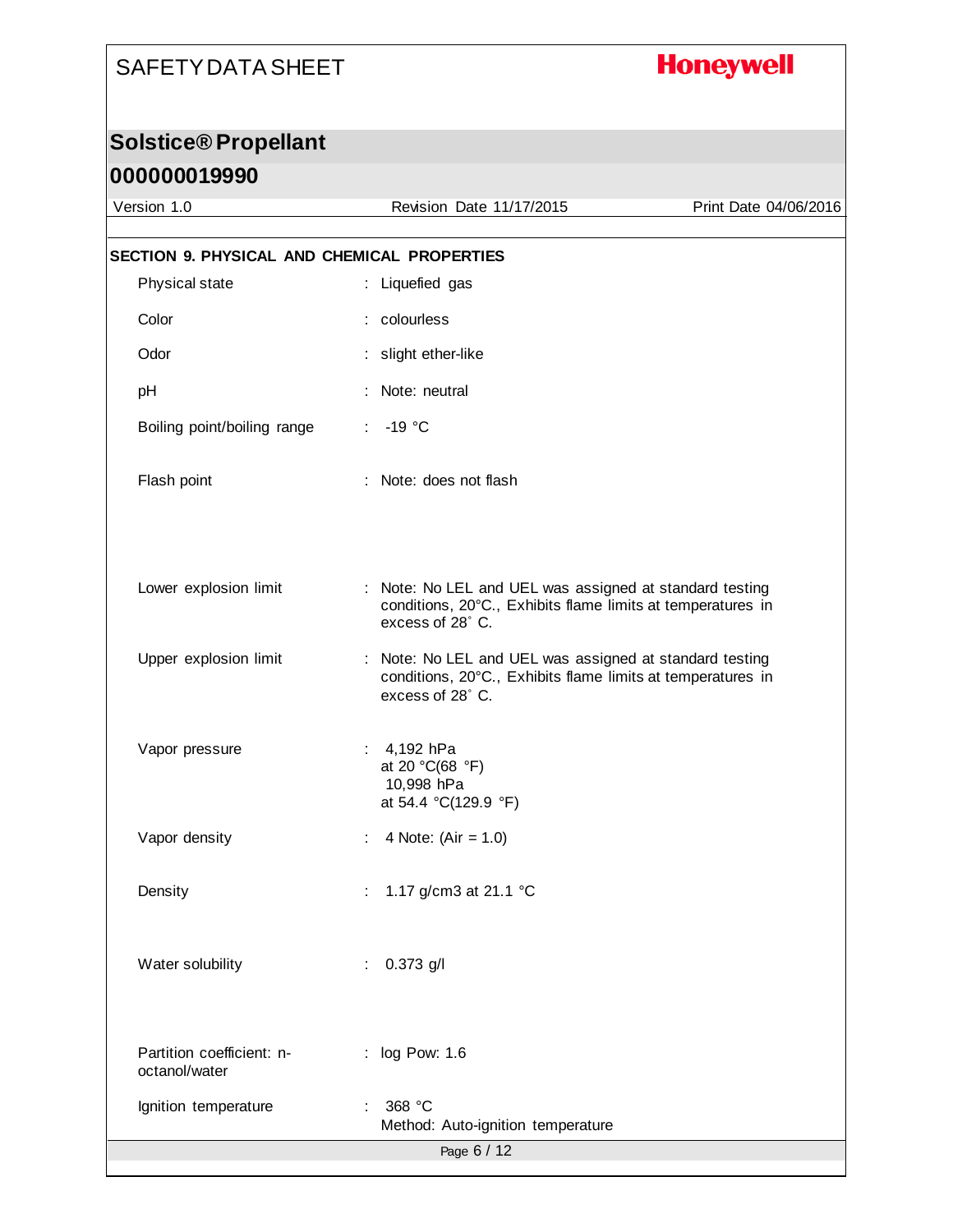# **Honeywell**

## **Solstice® Propellant**

#### **000000019990**

Version 1.0 Revision Date 11/17/2015 Print Date 04/06/2016

#### **SECTION 10. STABILITY AND REACTIVITY**

| Chemical stability                    | : Stable under normal conditions.                                                                                                                                                                                                                        |
|---------------------------------------|----------------------------------------------------------------------------------------------------------------------------------------------------------------------------------------------------------------------------------------------------------|
| Possibility of hazardous<br>reactions | : Hazardous polymerisation does not occur.                                                                                                                                                                                                               |
| Conditions to avoid                   | : Pressurized container. Protect from sunlight and do not<br>expose to temperatures exceeding 50 °C.<br>Can form a combustible mixture with air at pressures above<br>atmospheric pressure.<br>Do not mix with oxygen or air above atmospheric pressure. |
| Incompatible materials to<br>avoid    | : Reactions with alkali metals.                                                                                                                                                                                                                          |
| Hazardous decomposition<br>products   | : Pyrolysis products containing fluoride<br><b>Fluorocarbons</b><br>Hydrogen fluoride                                                                                                                                                                    |

#### **SECTION 11. TOXICOLOGICAL INFORMATION**

| Acute oral toxicity       | : Note: Not applicable Study technically not feasible.                                                                 |
|---------------------------|------------------------------------------------------------------------------------------------------------------------|
| Acute inhalation toxicity | : Species: Mouse<br>Note: Acute (4-Hour) Inhalation Toxicity Screening Study<br>(mouse): No lethality at >100,000 ppm. |
|                           | : LC50: $> 207000$ ppm<br>Exposure time: 4 h<br>Species: Rat                                                           |
| Acute dermal toxicity     | : Note: no data available Study technically not feasible.                                                              |
| Skin irritation           | : Species: Rabbit<br>Result: No skin irritation<br>Method: OECD Test Guideline 404                                     |
| Eye irritation            | : Note: no data available Study technically not feasible.                                                              |
|                           | Page 7 / 12                                                                                                            |
|                           |                                                                                                                        |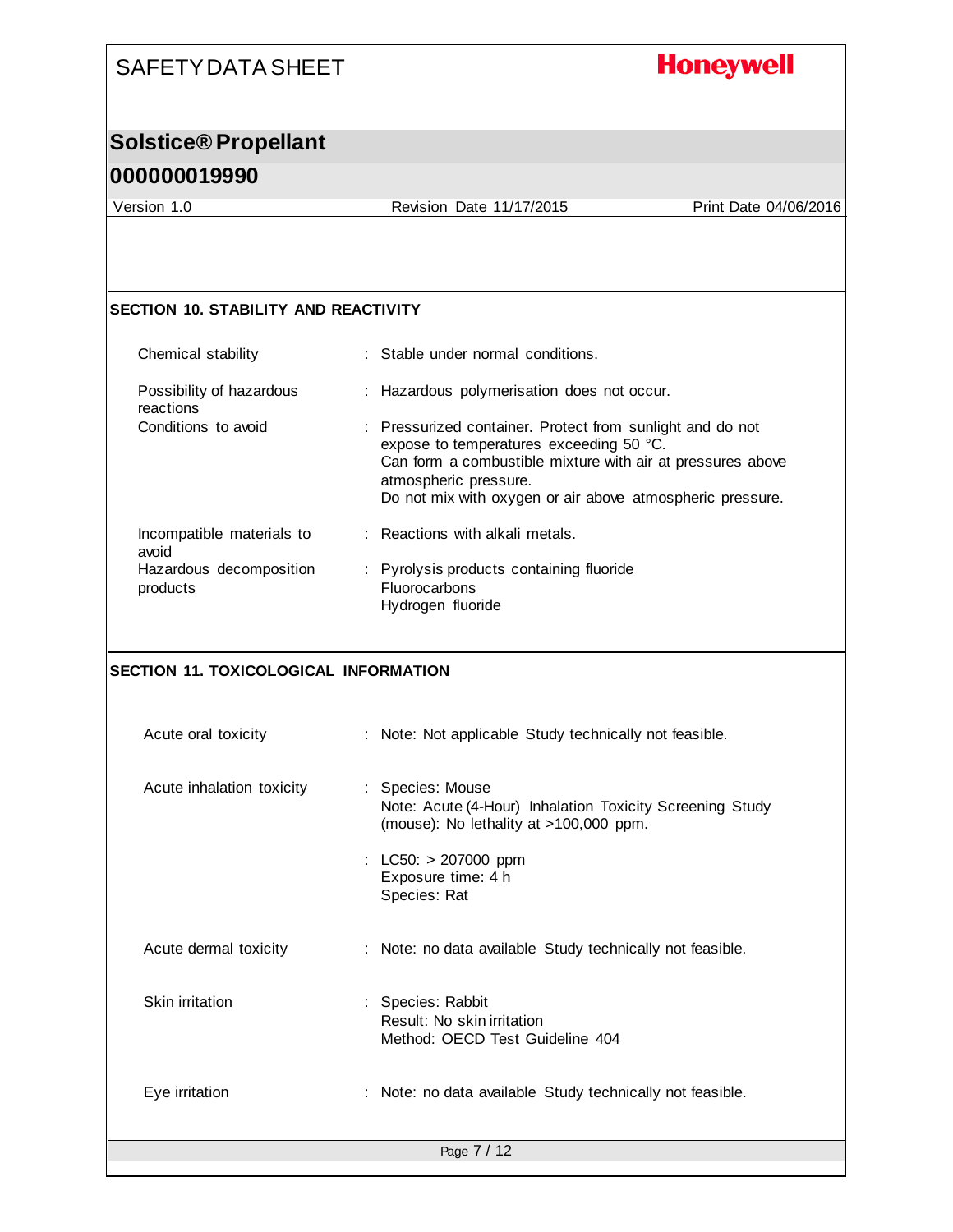# **Honeywell**

#### **Solstice® Propellant**

| Version 1.0            | Revision Date 11/17/2015                                                                                                                                                                                                                 | Print Date 04/06/2016 |
|------------------------|------------------------------------------------------------------------------------------------------------------------------------------------------------------------------------------------------------------------------------------|-----------------------|
| Sensitisation          | Cardiac sensitization<br>Species: dogs<br>Result: Did not cause sensitisation on laboratory animals.                                                                                                                                     |                       |
|                        | : Species: human<br>Result: Does not cause skin sensitisation.                                                                                                                                                                           |                       |
| Repeated dose toxicity | : Species: Rat<br>Application Route: Inhalation<br>Exposure time: 13 Weeks<br>Note: Causes mild effects on the heart. NOEL 5,000 ppm                                                                                                     |                       |
| Genotoxicity in vitro  | Test Method: Chromosome aberration test in vitro<br>Cell type: Human lymphocytes<br>Result: negative<br>Method: OECD Test Guideline 473                                                                                                  |                       |
|                        | Test Method: Ames test<br>Result: negative                                                                                                                                                                                               |                       |
| Genotoxicity in vivo   | Test Method: Mutagenicity (in vivo mammalian bone-marrow<br>cytogenetic test, chromosomal analysis)<br>Species: Mouse<br>Cell type: Micronucleus<br>Application Route: Inhalation<br>Method: OECD Test Guideline 474<br>Result: negative |                       |
| Reproductive toxicity  | : Test Method: Two-generation study<br>Species: Rat<br>Application Route: Inhalation<br>NOEL: > 20,000 ppm<br>NOEL: > 20,000 ppm<br>Method: OECD Test Guideline 416                                                                      |                       |
| Teratogenicity         | Species: Rabbit<br>Method: OECD 416<br>Note: Did not show teratogenic effects in animal experiments.                                                                                                                                     |                       |
|                        | Species: Rat<br>Method: OECD 416<br>Note: Did not show teratogenic effects in animal experiments.                                                                                                                                        |                       |
| Teratogenicity         | Species: RatApplication Route: Inhalation                                                                                                                                                                                                |                       |
|                        | NOAEC: 15,000 ppm                                                                                                                                                                                                                        |                       |
|                        | Page 8 / 12                                                                                                                                                                                                                              |                       |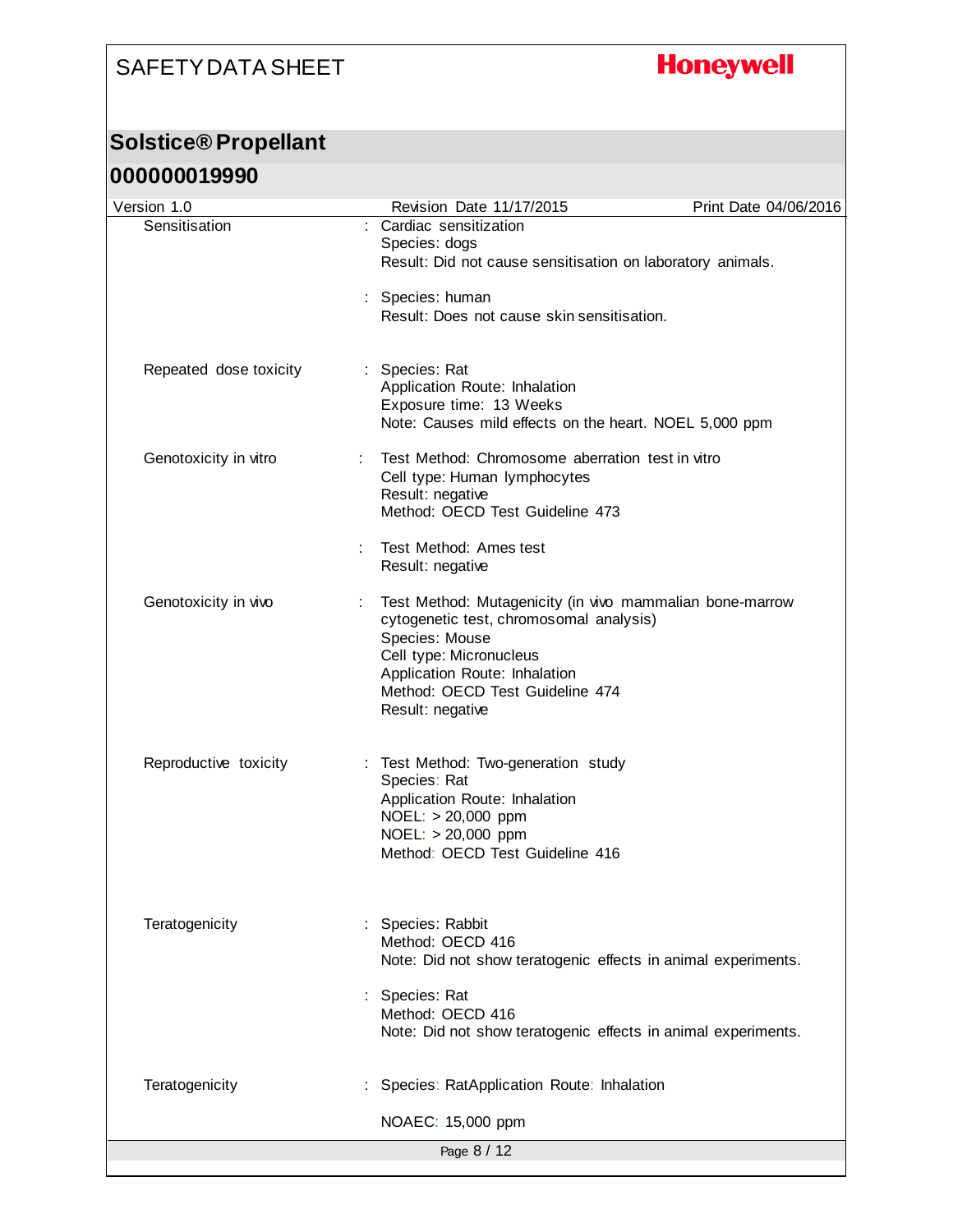| <b>SAFETY DATA SHEET</b>                                |                                                                                                                                                                                                                           | <b>Honeywell</b>      |
|---------------------------------------------------------|---------------------------------------------------------------------------------------------------------------------------------------------------------------------------------------------------------------------------|-----------------------|
| <b>Solstice® Propellant</b>                             |                                                                                                                                                                                                                           |                       |
| 000000019990                                            |                                                                                                                                                                                                                           |                       |
| Version 1.0                                             | Revision Date 11/17/2015                                                                                                                                                                                                  | Print Date 04/06/2016 |
|                                                         | Method: OECD Test Guideline 414                                                                                                                                                                                           |                       |
| Further information                                     | Note: Excessive exposure may cause central nervous system<br>effects including drowsiness and dizziness. Excessive<br>exposure may also cause cardiac arrhythmia. Rapid<br>evaporation of the liquid may cause frostbite. |                       |
| <b>SECTION 12. ECOLOGICAL INFORMATION</b>               |                                                                                                                                                                                                                           |                       |
| <b>Ecotoxicity effects</b>                              |                                                                                                                                                                                                                           |                       |
| Toxicity to fish                                        | : static test<br>$LC0: > 117$ mg/l<br>Exposure time: 96 h<br>Species: Cyprinus carpio (Carp)<br>Method: OECD Test Guideline 203                                                                                           |                       |
| Toxicity to daphnia and other<br>aquatic invertebrates  | : static test<br>$EC50: > 160$ mg/l<br>Exposure time: 48 h<br>Species: Daphnia magna (Water flea)<br>Method: OECD Test Guideline 202                                                                                      |                       |
| Toxicity to algae                                       | Growth rate<br>NOEC: > 170 mg/l<br>Exposure time: 72 h<br>Species: Algae<br>Method: OECD Test Guideline 201<br><b>Biomass</b><br>NOEC: > 170 mg/l<br>Exposure time: 72 h                                                  |                       |
|                                                         | Species: Algae<br>Method: OECD Test Guideline 201                                                                                                                                                                         |                       |
| Elimination information (persistence and degradability) |                                                                                                                                                                                                                           |                       |
| Bioaccumulation                                         | : Note: No bioaccumulation is to be expected (log Pow $\leq$ = 4).                                                                                                                                                        |                       |
| Biodegradability                                        | : aerobic<br>Result: Not readily biodegradable.                                                                                                                                                                           |                       |
| Further information on ecology                          |                                                                                                                                                                                                                           |                       |
|                                                         | Page 9 / 12                                                                                                                                                                                                               |                       |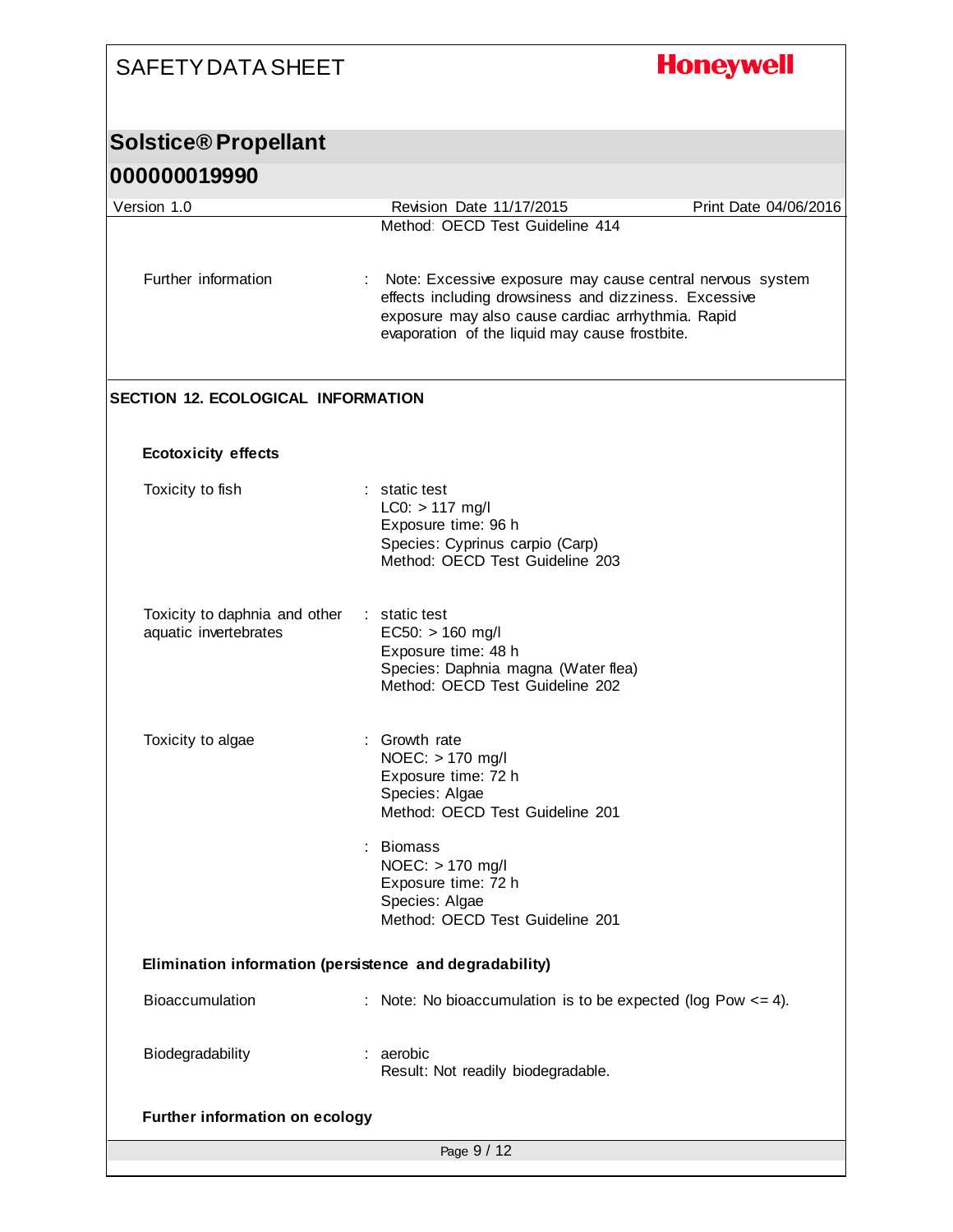# **Honeywell**

#### **Solstice® Propellant**

| 000000019990       |                                                                                                                                                                  |                                                                             |                                        |
|--------------------|------------------------------------------------------------------------------------------------------------------------------------------------------------------|-----------------------------------------------------------------------------|----------------------------------------|
| Version 1.0        |                                                                                                                                                                  | Revision Date 11/17/2015                                                    | Print Date 04/06/2016                  |
| information        | Additional ecological                                                                                                                                            | : no data available                                                         |                                        |
|                    | <b>SECTION 13. DISPOSAL CONSIDERATIONS</b>                                                                                                                       |                                                                             |                                        |
|                    | Disposal methods                                                                                                                                                 | : Observe all Federal, State, and Local Environmental<br>regulations.       |                                        |
|                    | <b>SECTION 14. TRANSPORT INFORMATION</b>                                                                                                                         |                                                                             |                                        |
| <b>DOT</b>         | UN/ID No.<br>Proper shipping name<br>Class<br>Packing group<br><b>Hazard Labels</b>                                                                              | $:$ UN 3163<br>: LIQUEFIED GAS, N.O.S.<br>2.2<br>2.2                        | (trans-1,3,3,3-Tetrafluoroprop-1-ene)  |
| <b>IATA</b>        | UN/ID No.<br>Description of the goods<br>Class<br><b>Hazard Labels</b><br>Packing instruction (cargo<br>aircraft)<br>Packing instruction<br>(passenger aircraft) | $:$ UN 3163<br>: LIQUEFIED GAS, N.O.S.<br>: 2.2<br>2.2<br>: 200<br>: 200    | (trans-1,3,3,3-Tetrafluoroprop-1-ene)  |
| <b>IMDG</b>        | UN/ID No.<br>Description of the goods<br>Class<br><b>Hazard Labels</b><br>EmS Number<br>Marine pollutant                                                         | $:$ UN 3163<br>: LIQUEFIED GAS, N.O.S.<br>: 2.2<br>: 2.2<br>F-C, S-V<br>no. | (TRANS-1,3,3,3-TE TRAFLUOROPROP-1-ENE) |
|                    | <b>SECTION 15. REGULATORY INFORMATION</b>                                                                                                                        |                                                                             |                                        |
| <b>Inventories</b> |                                                                                                                                                                  |                                                                             |                                        |
| Control Act        | <b>US. Toxic Substances</b>                                                                                                                                      | : On TSCA Inventory                                                         |                                        |
|                    | Australia, Industrial<br>Chemical (Notification and<br>Assessment) Act                                                                                           | On the inventory, or in compliance with the inventory                       |                                        |
|                    |                                                                                                                                                                  | Page 10 / 12                                                                |                                        |
|                    |                                                                                                                                                                  |                                                                             |                                        |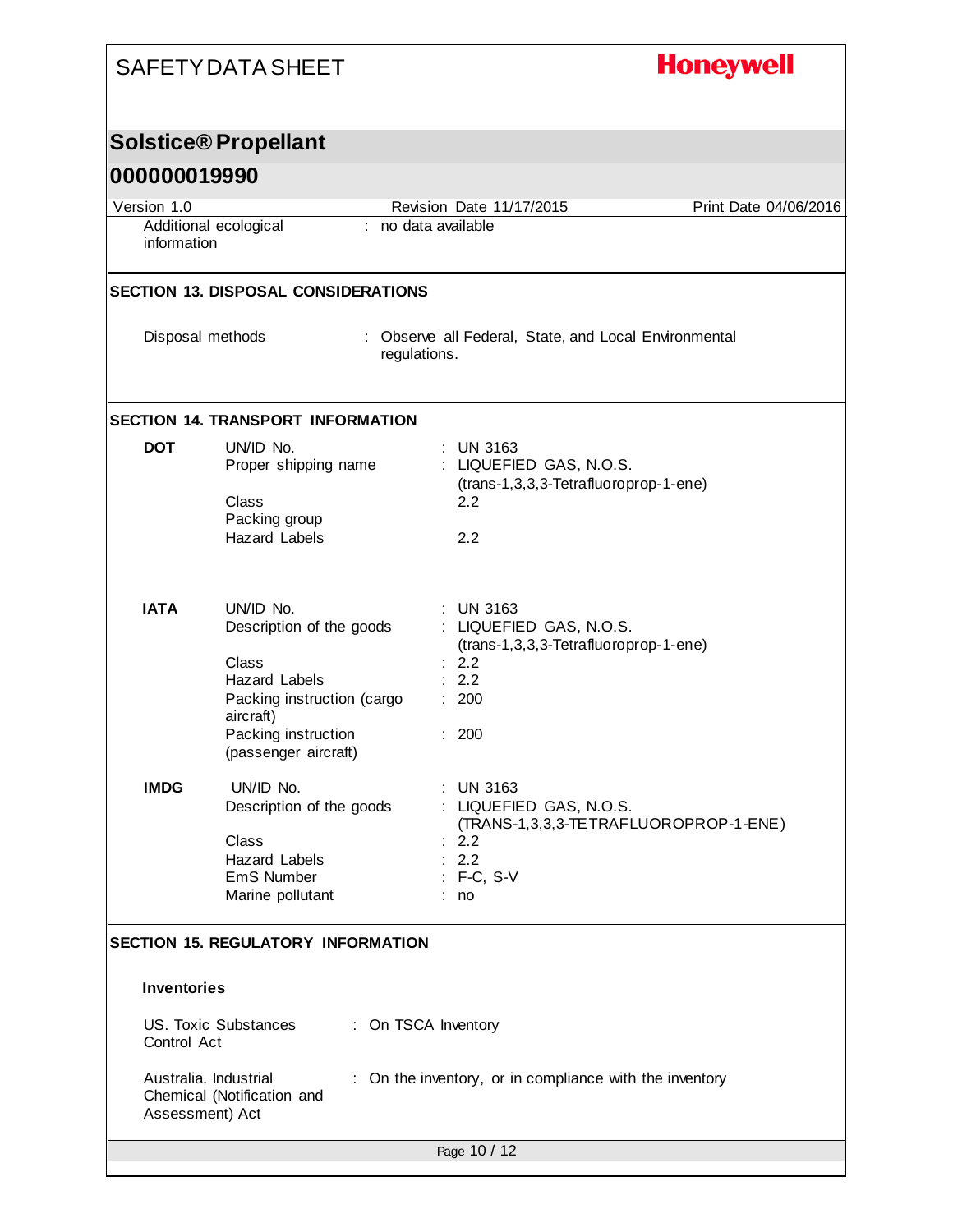# **Honeywell**

#### **Solstice® Propellant**

| Version 1.0                                                                                   | Revision Date 11/17/2015                                                                                                                                                                  | Print Date 04/06/2016 |
|-----------------------------------------------------------------------------------------------|-------------------------------------------------------------------------------------------------------------------------------------------------------------------------------------------|-----------------------|
| Canada. Canadian<br>Environmental Protection<br>Act (CEPA). Domestic<br>Substances List (DSL) | : All components of this product are on the Canadian DSL.                                                                                                                                 |                       |
| Japan. Kashin-Hou Law<br>List                                                                 | : On the inventory, or in compliance with the inventory                                                                                                                                   |                       |
| Korea. Toxic Chemical<br>Control Law (TCCL) List                                              | : On the inventory, or in compliance with the inventory                                                                                                                                   |                       |
| Philippines. The Toxic<br>Substances and Hazardous<br>and Nuclear Waste Control<br>Act        | : Not in compliance with the inventory                                                                                                                                                    |                       |
| China. Inventory of Existing<br><b>Chemical Substances</b>                                    | : On the inventory, or in compliance with the inventory                                                                                                                                   |                       |
| New Zealand. Inventory of<br>Chemicals (NZloC), as<br>published by ERMA New<br>Zealand        | : On the inventory, or in compliance with the inventory                                                                                                                                   |                       |
| <b>National regulatory information</b>                                                        |                                                                                                                                                                                           |                       |
| <b>SARA 302 Components</b>                                                                    | : No chemicals in this material are subject to the reporting<br>requirements of SARA Title III, Section 302.                                                                              |                       |
| <b>SARA 313 Components</b>                                                                    | : This material does not contain any chemical components with<br>known CAS numbers that exceed the threshold (De Minimis)<br>reporting levels established by SARA Title III, Section 313. |                       |
| SARA 311/312 Hazards                                                                          | : Acute Health Hazard<br>Sudden Release of Pressure Hazard                                                                                                                                |                       |
| California Prop. 65                                                                           | This product does not contain any chemicals known to State of<br>California to cause cancer, birth defects, or any other<br>reproductive harm.                                            |                       |
|                                                                                               |                                                                                                                                                                                           |                       |
|                                                                                               |                                                                                                                                                                                           |                       |
|                                                                                               | Page 11 / 12                                                                                                                                                                              |                       |